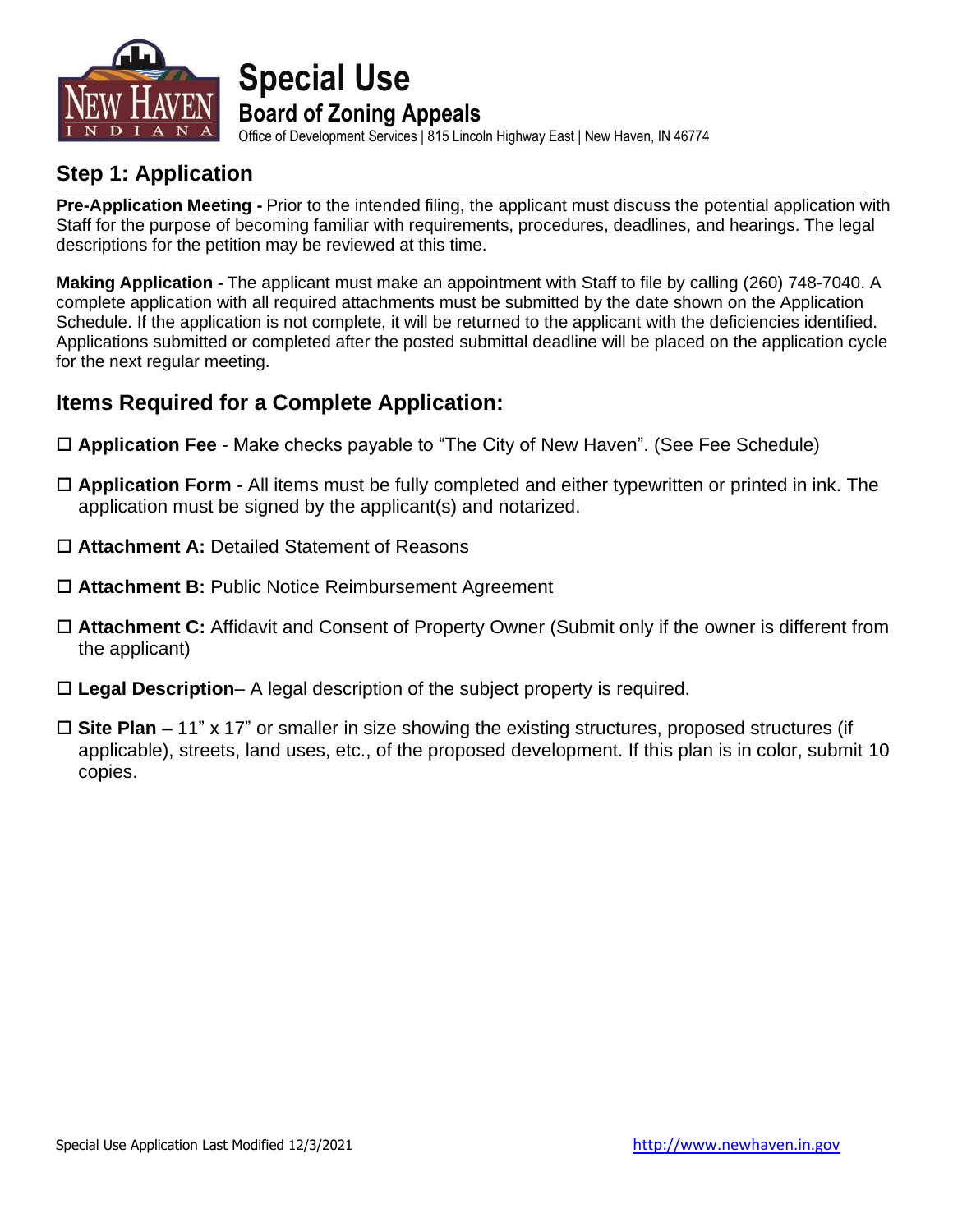### *Staff Report*

After an examination of information in the public record and findings from additional research, Staff shall publish a Staff Report that provides an analysis of the petition request. Such report shall be published along with the agenda approximately five days prior to the hearing.

### *Public Hearing*

The Board shall follow its adopted Rules of Procedures for the hearing, a copy of which available at the Planning Office. Public Hearings of the Board of Zoning Appeals are generally held on the third Tuesday of each month in the Common Council Chambers at the New Haven City Administration Building, 815 Lincoln Highway East, New Haven, Indiana 46774.

When your request comes up on the agenda, you must present your request to the Board. You may represent yourself or have a consultant or attorney represent you. You may use any evidence that will assist you in the presentation. If the members need additional information, they will ask questions regarding your request.

Upon conclusion of its public hearing, the Board will vote on your Special Exception. The Board may include commitments and conditions as part of its decision.

### **Step 3: Petition Information (Completed by Staff at the Time of Application)**

The Docket Number for this petition is \_\_\_\_\_\_\_\_\_\_\_\_\_\_\_\_\_\_\_\_\_\_\_\_\_\_\_\_\_\_\_\_\_. Please use this number for referencing the request and when submitting additional information in the future.

This petition will be heard by the Board on \_\_\_\_\_\_\_\_\_\_\_\_\_\_\_\_\_\_\_\_\_\_\_\_\_\_. The meeting starts at 7:00 pm in the Common Council Chambers of the New Haven Administration Building, 815 Lincoln Highway East, New Haven, Indiana 46774.

The Staff Report and Agenda for this petition will be published on approximately

#### *What Happens Next?*

\_\_\_\_\_\_\_\_\_\_\_\_\_\_\_\_\_\_\_\_\_\_\_\_\_\_\_\_\_.

Should the BZA approve the Special Exception, the petitioner is free to take any actions necessary in accordance with the established procedures of the City to use property in accordance with the zoning ordinance as interpreted by the Board.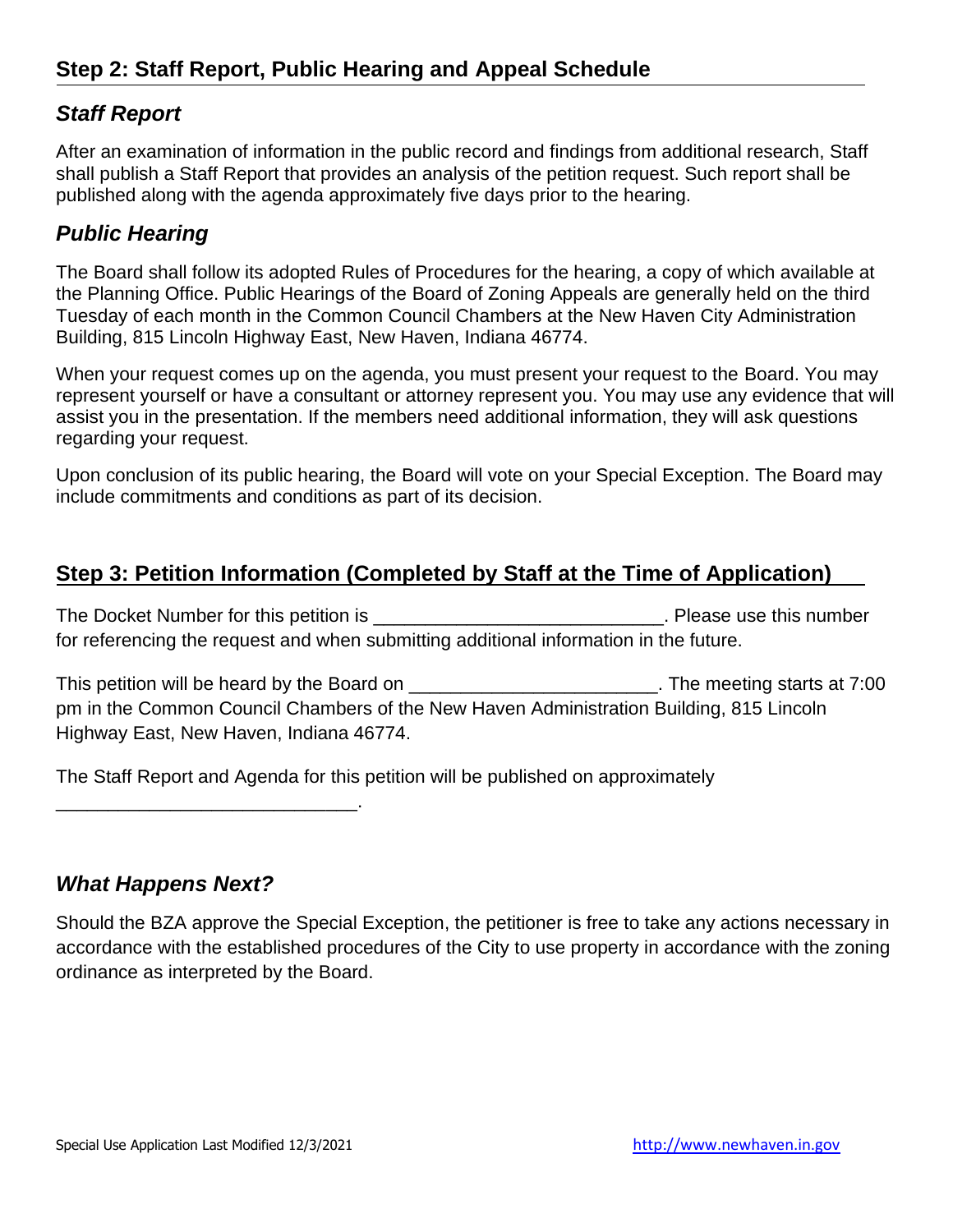### **2022 New Haven Board of Zoning Appeals**

**Variances, Special Uses, and Appeals**

6:00pm in the City Council Chambers of the New Haven Administration Building

| <b>Hearing Date</b>        | <b>Application</b><br><b>Submittal</b> | <b>Public Notice</b> | <b>Agendas</b><br><b>Distributed</b> |  |
|----------------------------|----------------------------------------|----------------------|--------------------------------------|--|
| January 19th               | 12/22/21                               | 1/5/22               | 1/12/22                              |  |
| February 16th              | 1/19/22                                | 2/2/22               | 2/9/22                               |  |
| March 16th                 | 2/16/22                                | 3/2/22               | 3/9/22                               |  |
| April 20th                 | 3/23/22                                | 4/6/22               | 4/13/22                              |  |
| May 18th                   | 4/20/22                                | 5/4/22               | 5/11/22                              |  |
| June 15th                  | 5/18/22                                | 6/1/22               | 6/8/22                               |  |
| July 20th                  | 6/22/22                                | 7/6/22               | 7/13/22                              |  |
| August 17th                | 7/20/22                                | 8/3/22               | 8/10/22                              |  |
| September 21 <sup>st</sup> | 8/24/22                                | 9/7/22               | 9/14/22                              |  |
| October 19th               | 9/21/22                                | 10/5/22              | 10/12/22                             |  |
| November 17th              | 10/20/22                               | 11/3/22              | 11/10/22                             |  |
| December 15th              | 11/17/22                               | 12/1/22<br>12/8/22   |                                      |  |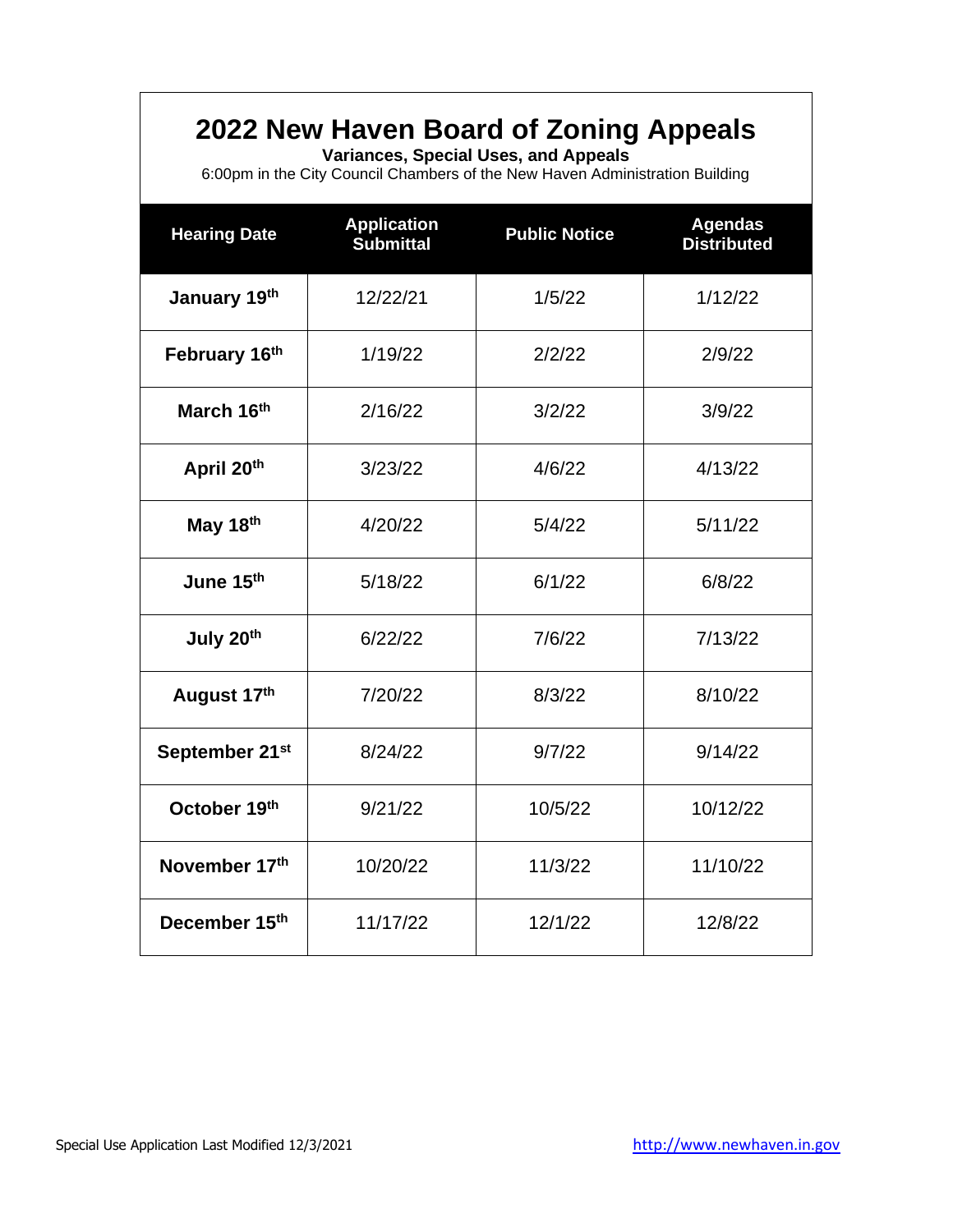

# **Special Use**

### **Board of Zoning Appeals**

Department of Planning and Economic Development | 815 Lincoln Highway East | New Haven, IN 46774

|                                                              | <b>Applicant Information</b>                                            |                    |                      | <b>Office Use Only</b>                 |                       |
|--------------------------------------------------------------|-------------------------------------------------------------------------|--------------------|----------------------|----------------------------------------|-----------------------|
| Name:                                                        |                                                                         |                    | Docket #             |                                        |                       |
| Street:                                                      |                                                                         |                    | <b>Filing Date</b>   |                                        |                       |
| City:                                                        |                                                                         |                    | Fee                  |                                        |                       |
| State:                                                       | Zip:                                                                    |                    | <b>BZA Date</b>      |                                        |                       |
| Phone:                                                       | Fax:                                                                    |                    | Received By          |                                        |                       |
| E-mail:                                                      |                                                                         |                    |                      |                                        |                       |
|                                                              | <b>Property Owner Information</b>                                       |                    |                      | <b>Project or Premises Information</b> |                       |
| Name:                                                        |                                                                         |                    |                      | Please Select a Project Type           |                       |
| Street:                                                      |                                                                         |                    | $\square$ Commercial | $\square$ Industrial                   | $\square$ Residential |
| City:                                                        |                                                                         |                    | $\Box$ Other:        |                                        |                       |
| State:                                                       | Zip:                                                                    |                    | Location / Address:  |                                        |                       |
| Phone:                                                       | Fax:                                                                    |                    | Parcel Number:       |                                        |                       |
| E-mail:                                                      |                                                                         |                    | Existing Zoning:     |                                        |                       |
|                                                              | <b>Notarization</b>                                                     |                    | Proposed Zoning:     |                                        |                       |
|                                                              |                                                                         |                    | Existing Use:        |                                        |                       |
| are true and correct.                                        | The above information and attached exhibits, to my knowledge and belief |                    | Proposed Use:        |                                        |                       |
|                                                              |                                                                         |                    | Total Acreage:       |                                        |                       |
|                                                              |                                                                         | <b>Total Lots:</b> |                      |                                        |                       |
| Printed Name of Applicant                                    | Signature of Applicant                                                  |                    |                      |                                        |                       |
|                                                              |                                                                         |                    |                      |                                        |                       |
|                                                              |                                                                         |                    |                      |                                        |                       |
| Notary Public's Name (printed)                               | Signature of Notary                                                     |                    |                      |                                        |                       |
|                                                              |                                                                         |                    |                      |                                        |                       |
|                                                              |                                                                         |                    |                      |                                        |                       |
| My Commission Expires                                        | State; County                                                           |                    |                      |                                        |                       |
|                                                              |                                                                         |                    |                      |                                        |                       |
|                                                              |                                                                         |                    |                      |                                        |                       |
| Subscribed and sworn to before me this ______________ day of |                                                                         |                    |                      |                                        |                       |
|                                                              |                                                                         |                    |                      |                                        |                       |

| <b>Office Use Only</b> |  |  |  |
|------------------------|--|--|--|
| Docket #               |  |  |  |
| <b>Filing Date</b>     |  |  |  |
| Fee                    |  |  |  |
| <b>BZA Date</b>        |  |  |  |
| Received By            |  |  |  |

| <b>Project or Premises Information</b> |                                            |  |  |  |
|----------------------------------------|--------------------------------------------|--|--|--|
| Please Select a Project Type           |                                            |  |  |  |
| $\Box$ Commercial                      | $\Box$ Residential<br>$\square$ Industrial |  |  |  |
| $\Box$ Other:                          |                                            |  |  |  |
| Location / Address:                    |                                            |  |  |  |
| Parcel Number:                         |                                            |  |  |  |
| Existing Zoning:                       |                                            |  |  |  |
| Proposed Zoning:                       |                                            |  |  |  |
| Existing Use:                          |                                            |  |  |  |
| Proposed Use:                          |                                            |  |  |  |
| Total Acreage:                         |                                            |  |  |  |
| Total Lots:                            |                                            |  |  |  |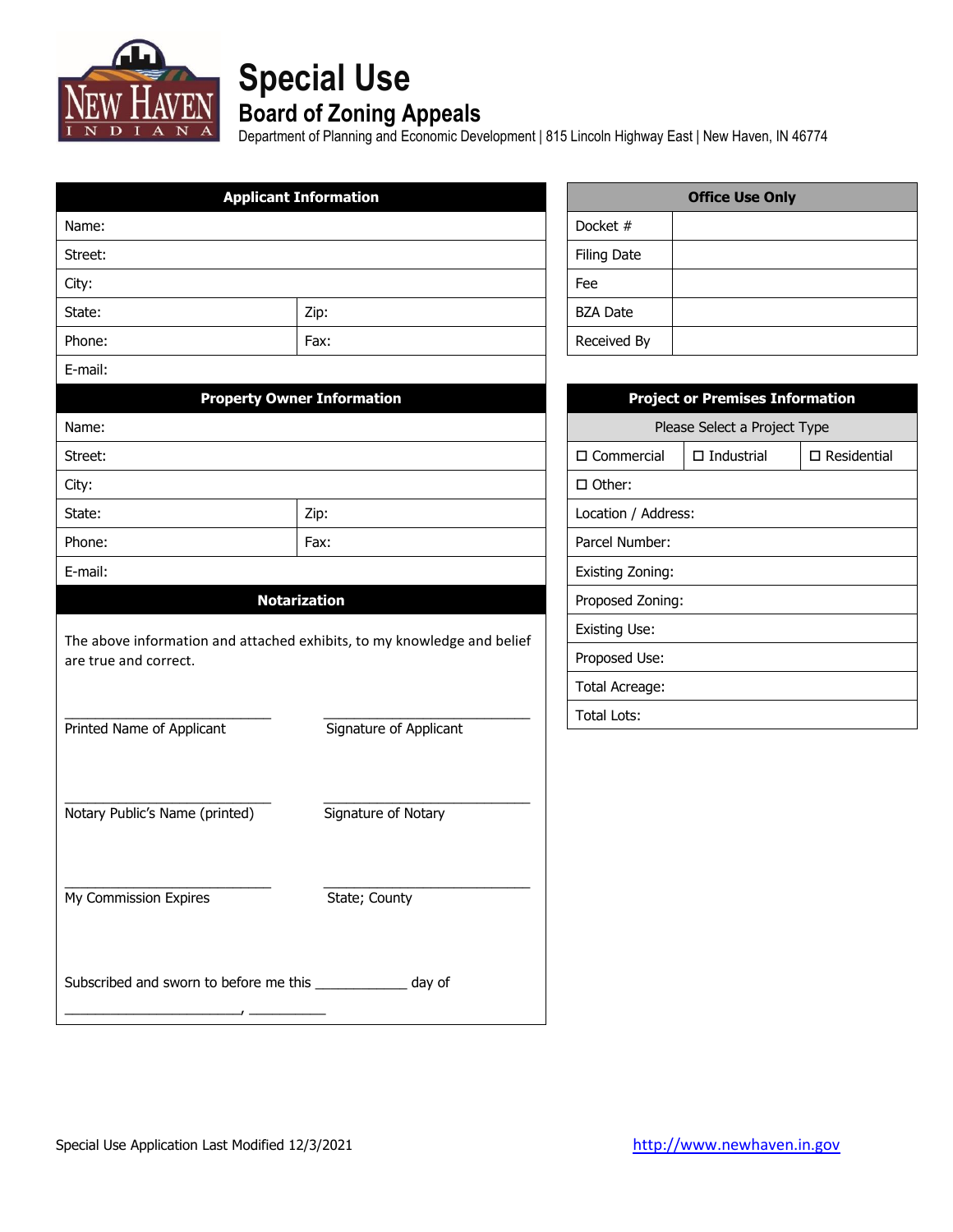

**Attachment A Detailed Statement of Reasons for Variance** 

Department of Planning and Economic Development | 815 Lincoln Highway East | New Haven, IN 46774

Docket **Docket** 

### **Petition Information**

Applicant may substitute a typed document addressing the following questions in list format as they appear on this form.

Describe your request:

### **Statutory Criteria**

Explain how the proposed use will not be unduly detrimental to the use, value, pattern of development, or growth of the surrounding area:

Please describe how the location, size of the use, nature and intensity of the operations, and site layout will not create undue hazards to the normal vehicular and pedestrian traffic of the vicinity: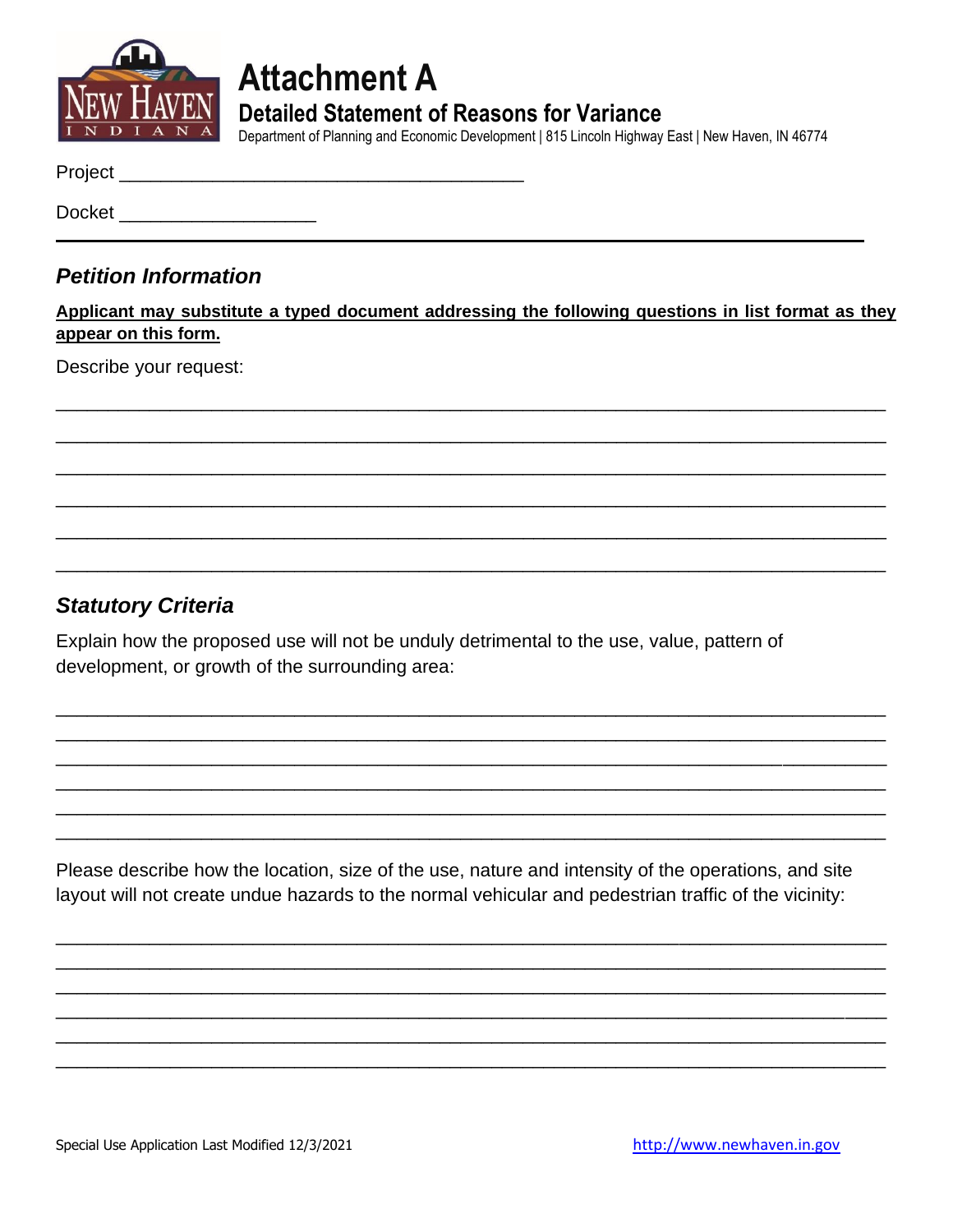Identify how the nature, location, size and site layout of the use so that it will be harmonious to the district in which it is situated: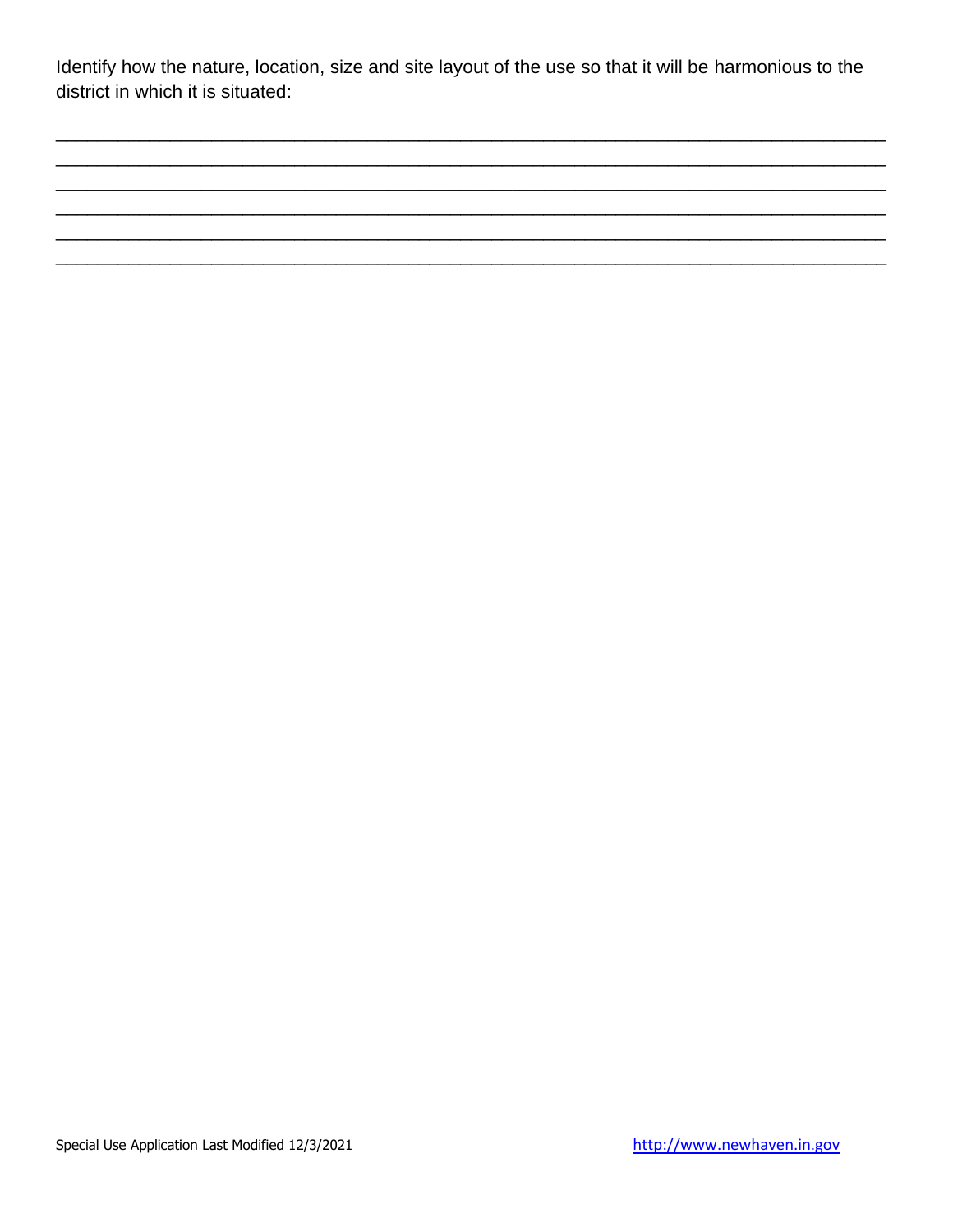

## **Attachment B**

**Public Notice Reimbursement Agreement**

Department of Planning and Economic Development | 815 Lincoln Highway East | New Haven, IN 46774

#### **AGREEMENT BETWEEN APPLICANT AND CITY OF NEW HAVEN FOR REIMBURSEMENT OF COSTS FOR PUBLISHING LEGAL ADS AND PUBLIC HEARING NOTIFICATION FOR SURROUNDING PROPERTY OWNERS**

SUBJECT PROJECT:

DEVELOPER OR OWNER OF THE REAL ESTATE (APPLICANT): \_\_\_\_\_\_\_\_\_\_\_\_\_\_\_\_\_\_\_\_\_\_\_\_\_\_\_\_\_

ADDRESS: \_\_\_\_\_\_\_\_\_\_\_\_\_\_\_\_\_\_\_\_\_\_\_\_\_\_\_\_\_\_\_\_\_\_\_\_\_\_\_\_\_\_\_\_\_\_\_\_\_\_\_\_\_\_\_\_\_\_\_\_\_\_\_\_\_\_\_\_\_\_\_\_\_\_\_\_\_\_

WHEREAS, the Applicant desires to seek a special use for a certain parcel of real estate that has been submitted to the New Haven Board of Zoning Appeals for approval, which is referred to above as the "SUBJECT PROJECT", and

WHEREAS, the City desires to expedite the process for publishing legal ads and notification of public hearing for surrounding property owners for said subject project; and

WHEREAS, the Applicant agrees to pay all sums necessary for the City's costs of publishing legal ads in the local newspapers and the notification of public hearing for surrounding property owners for the Applicant's project.

NOW, THEREFORE, THE PARTIES AGREE AS FOLLOWS:

- 1. The City shall provide the Applicant with a detailed invoice for the costs of publishing public notice and notification of surrounding property owners; and
- 2. The Applicant agrees to pay, prior to the Board of Zoning Appeals Meeting in which said project will be heard, the costs of publication of legal ads as invoiced by the local newspaper and notification of surrounding property owners at \$1.25 per notice mailed.
- 3. The Applicant agrees to pay these costs by 4:30 P.M. on the day of the public hearing on said project.
- 4. In the event the Applicant has failed to pay the costs prior to the deadline as outlined above, the petition of said project shall be tabled to the next regularly scheduled Board of Zoning Appeals meeting.

WHEREFORE, the Applicant has hereunto set his/her/its hand this \_\_\_\_\_\_\_ day of \_\_\_\_\_\_\_\_\_\_\_\_\_\_\_, 20\_\_\_\_.

| "APPLICANT" | "CITY OF NEW HAVEN"                                                                                                  |
|-------------|----------------------------------------------------------------------------------------------------------------------|
| By:         | By:                                                                                                                  |
|             |                                                                                                                      |
| Title:      | Title:                                                                                                               |
|             | <u> 1980 - Jan Stein Stein Stein Stein Stein Stein Stein Stein Stein Stein Stein Stein Stein Stein Stein Stein S</u> |
| Company:    |                                                                                                                      |

Special Use Application Last Modified 12/3/2021 [http://www.newhaven.in.gov](http://www.newhaven.in.gov/)